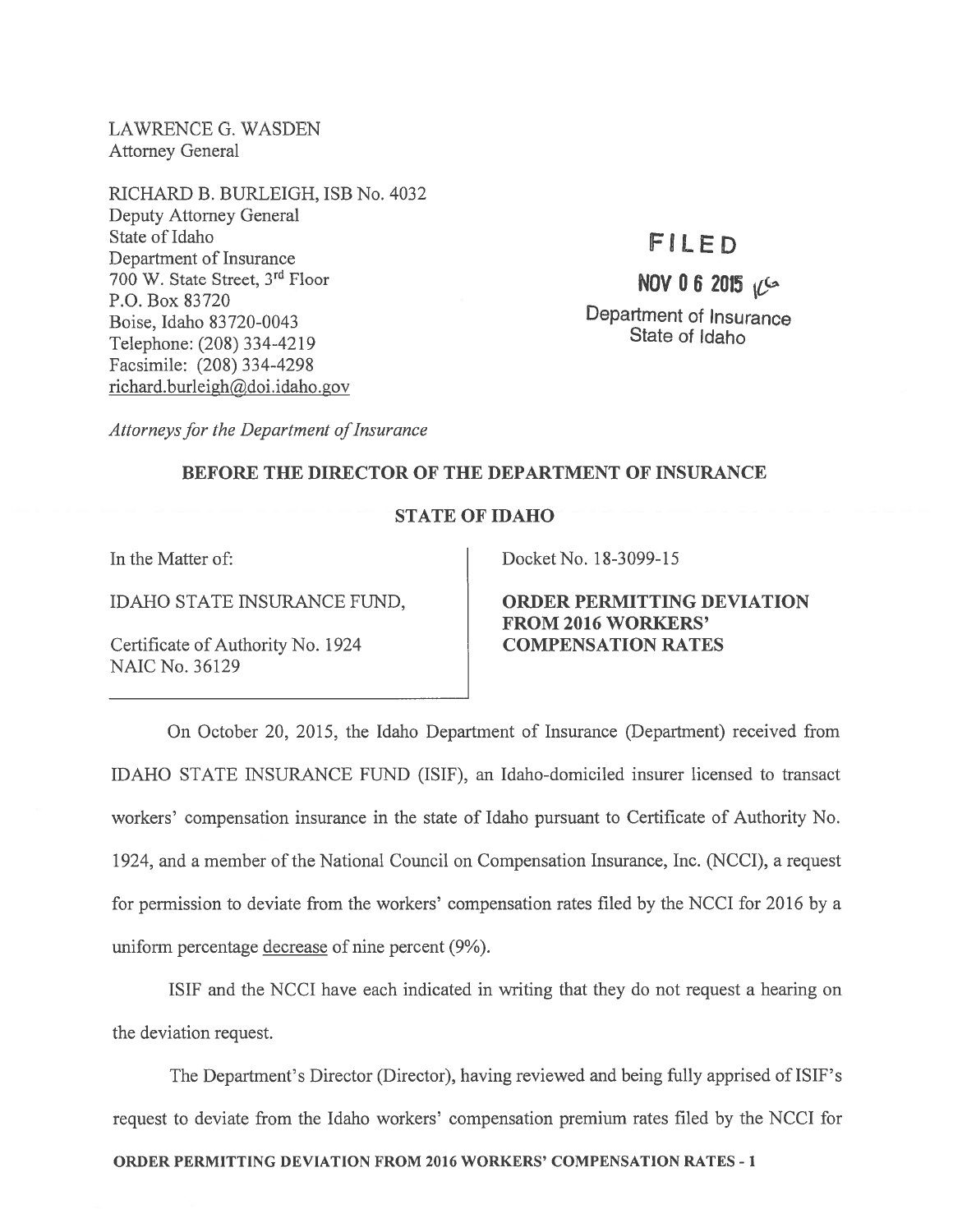2016, and the requirements of Idaho Code § 41-1614, has determined that the requested rate deviation is justified.

NOW, THEREFORE, IT IS HEREBY ORDERED, pursuan<sup>t</sup> to Idaho Code § 41-1614, that ISIF's reques<sup>t</sup> to deviate by <sup>a</sup> uniform percentage decrease of nine percen<sup>t</sup> (9%) from the workers' compensation rates filed by the NCCI for 2016, exclusive of terrorism rates, is GRANTED. This deviation from the Idaho workers' compensation premium rates filed by the NCCI for 2016 shall take effect on January 1, 2016, and shall remain in effect for one year from that date unless terminated sooner with the approval of the Director.

DATED this  $\&$  day of November, 2015.

STATE OF IDAHO DEPARTMENT OF INSURANCE

un L Camera

DEAN L. CAMERON **Director**